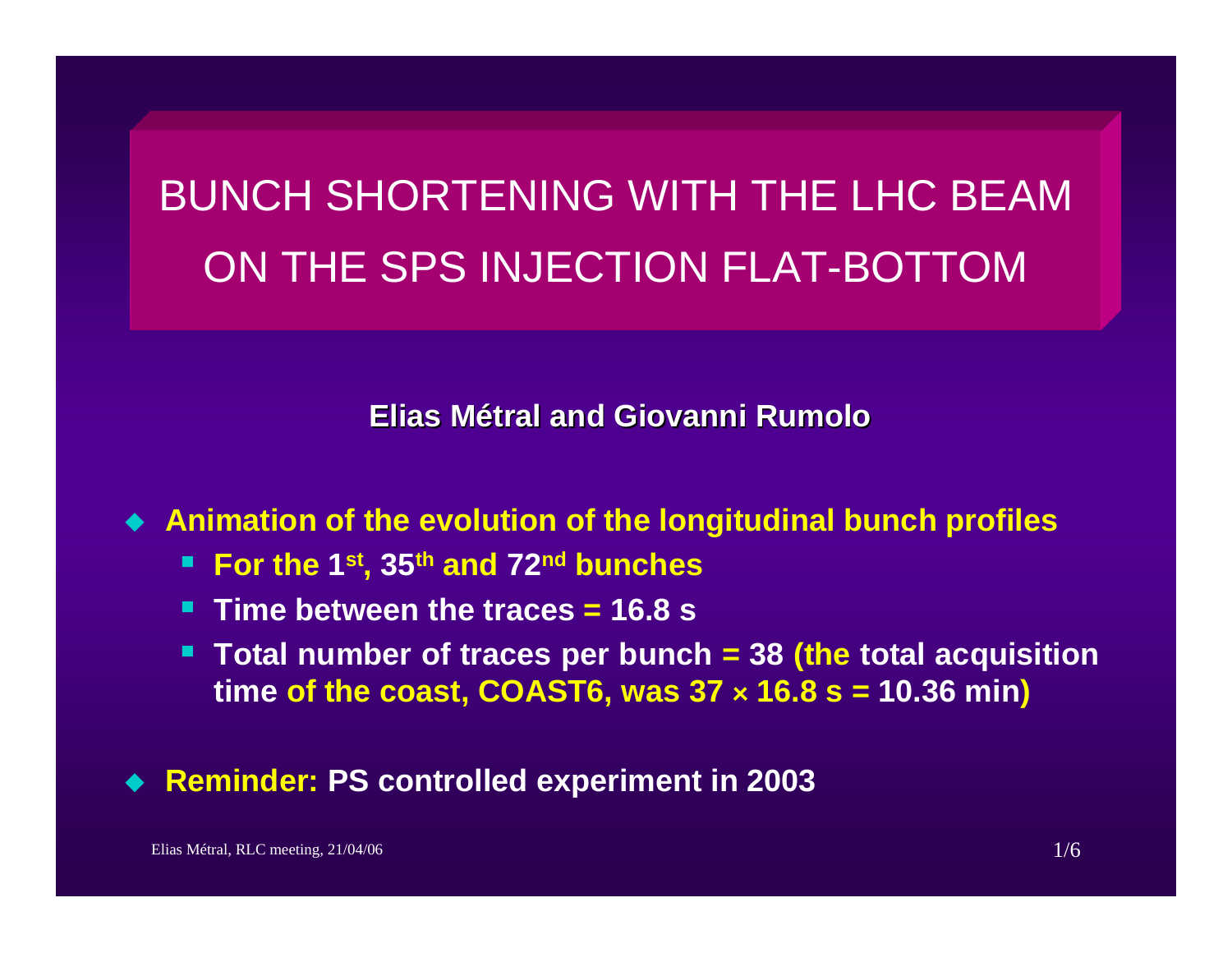### **Evolution of the 1st bunch**

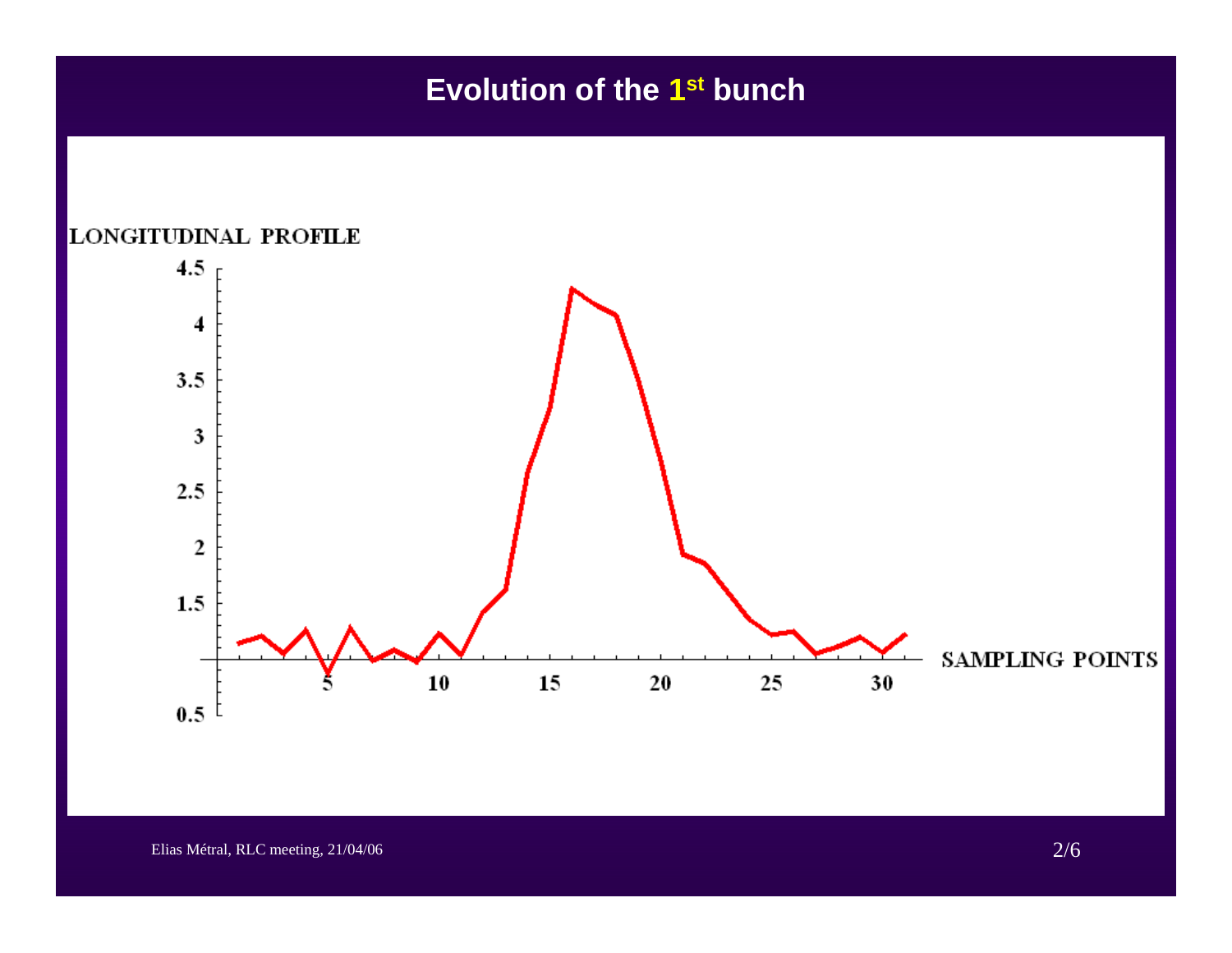### **Evolution of the 35th bunch**

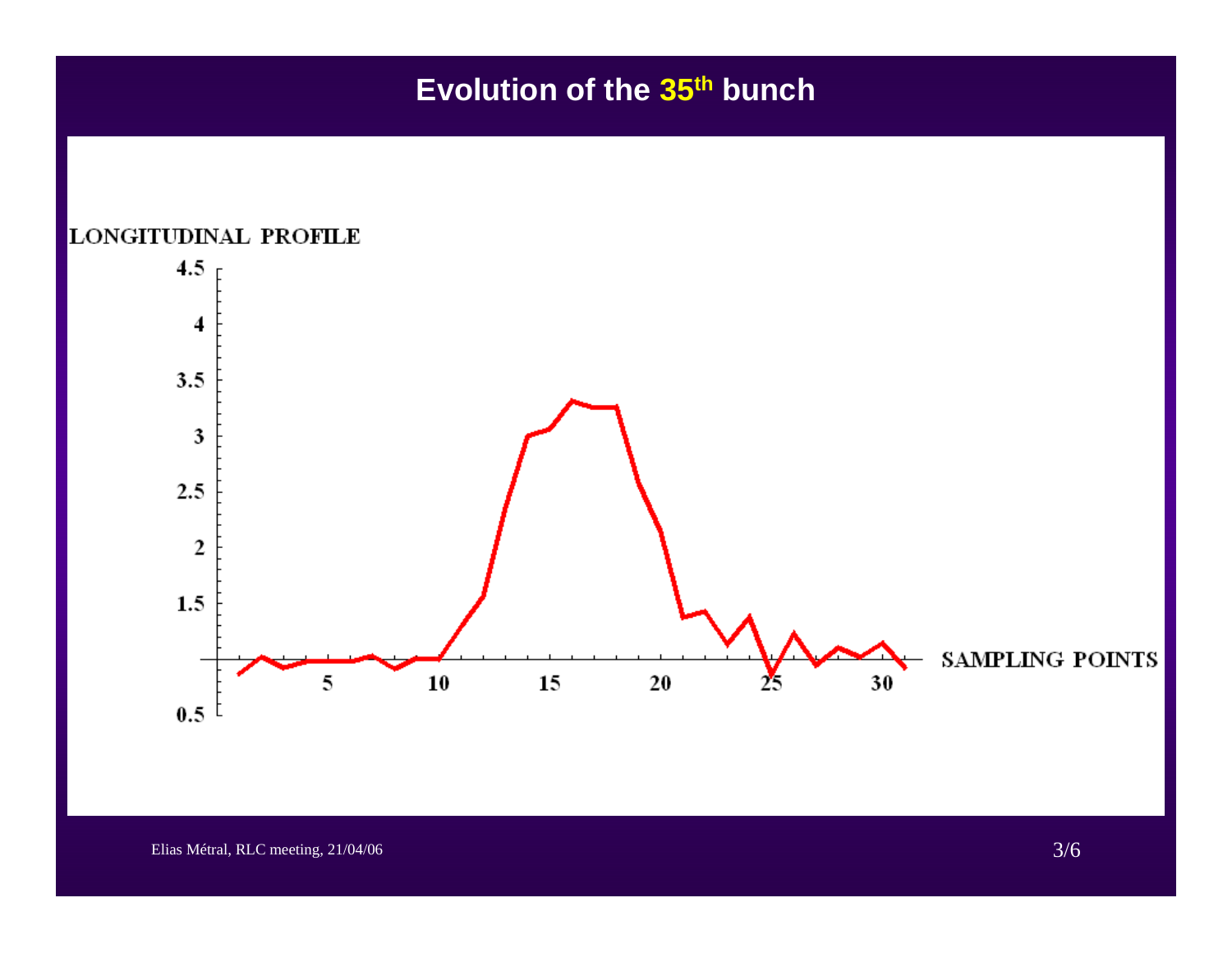## **Evolution of the 72nd bunch**



Elias Métral, RLC meeting, 21/04/06 4/6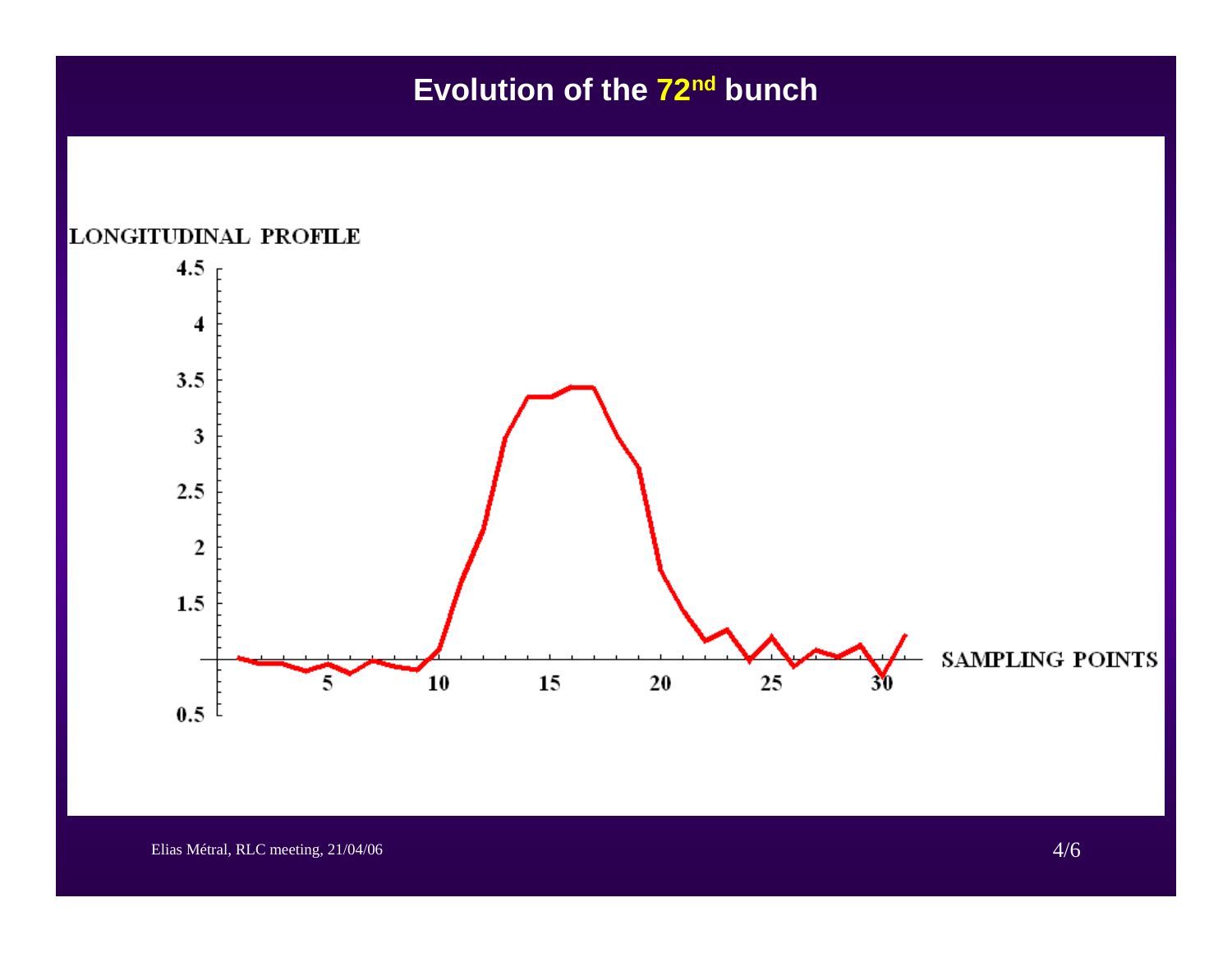#### **PS controlled experiment in 2003 (1/2)**

 $\blacklozenge$ **Mechanism anticipated by G. Franchetti & I. Hofmann, which involves**

- **Space charge tune spread**
- **Nonlinear (octupole) resonance**
- **Synchrotron motion**